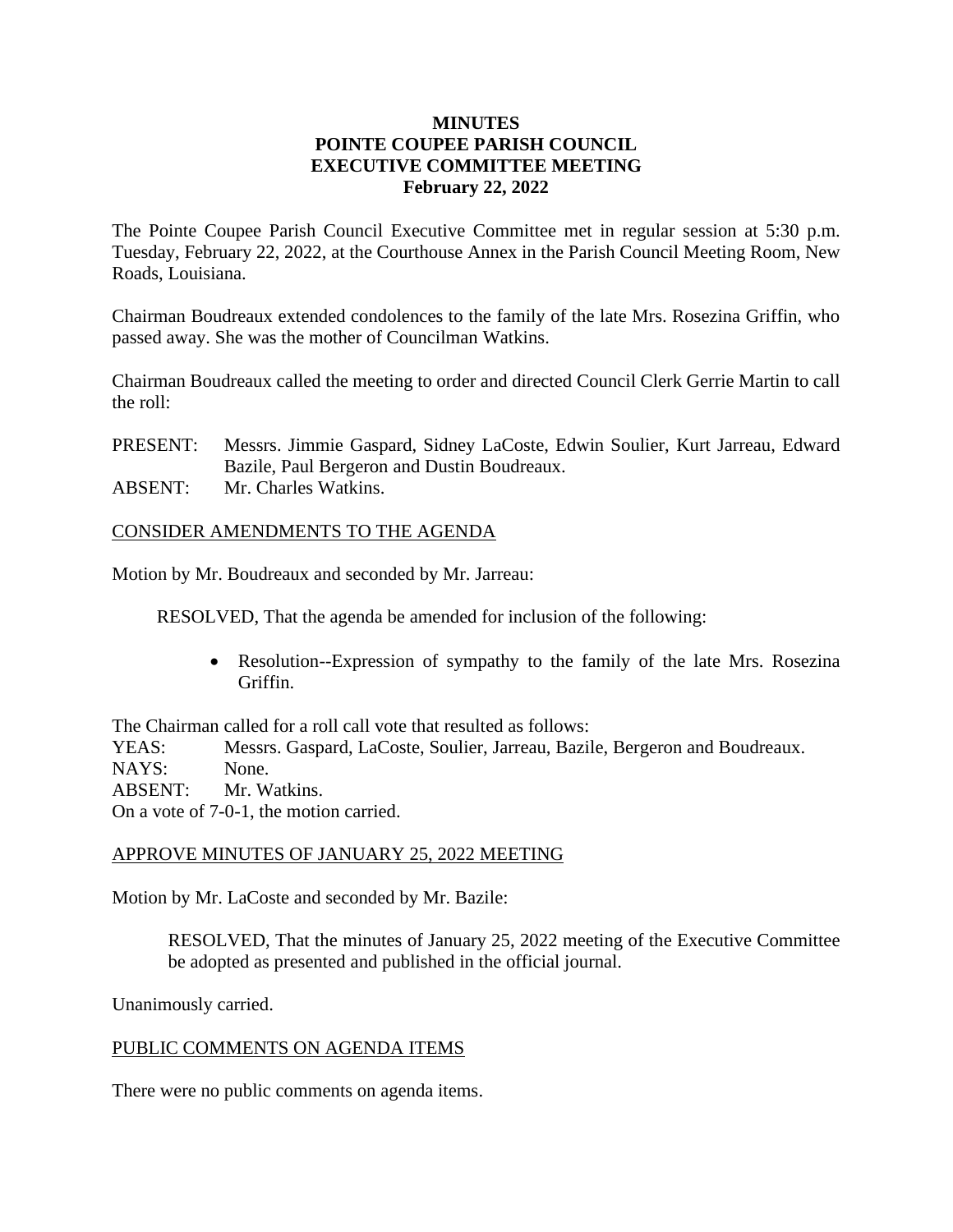#### PRESENTATION OF RETIREMENT AWARD TO MELLISA SMITH

Parish President Major Thibaut presented a retirement award to Chief Deputy Mellisa Smith of the Registrar of Voters' Office for 33 years of service.

# RESOLUTION--EXPRESSION OF SYMPATHY TO THE FAMILY OF THE LATE MRS. ROSEZINA GRIFFIN

Motion by Mr. LaCoste and seconded by Mr. Soulier:

WHEREAS, God in His infinite wisdom has called to his eternal reward Mrs. Rosezina Griffin; and

WHEREAS, Mrs. Rosezina Griffin was a native and resident of New Roads, Louisiana and Pointe Coupee Parish for 92 years; and

WHEREAS, her presence will be sadly missed by her family and friends: Therefore, be it

RESOLVED, That this Pointe Coupee Parish Council does and hereby offer our deepest sympathy and condolences to the family of Mrs. Rosezina Griffin and this resolution of sympathy in the loss of their loved one.

Unanimously carried.

DISCUSSION OF A PROPOSED ORDINANCE TO AMEND CHAPTER 9, ARTICLE IV OF THE POINTE COUPEE PARISH CODE OF ORDINANCES, RELATIVE TO CREATING AND REESTABLISHING A SINGLE CONSOLIDATED BOARD TO SERVE AS THE GOVERNING AUTHORITY FOR EACH OF THE FIRE PROTECTION DISTRICTS IN EXISTENCE AND IN THE FUTURE CREATED IN POINTE COUPEE PARISH, IN ACCORDANCE WITH LRS 40:1504

Councilman Bergeron commented on the proposed amendments made to the proposed ordinance to amend Chapter 9, Article IV of the Pointe Coupee Parish Code of Ordinances, relative to creating and reestablishing a single consolidated board to serve as the governing authority for each of the fire protection districts in existence and in the future created in Pointe Coupee Parish, in accordance with LRS 40:1504. There was further discussion by councilmembers about the ordinance. There were lengthy discussions and comments received about the ordinance and the fire districts from Chief Cary Manuel of Fire District No. 1, Chief Aaron Edwards of Fire District No. 2, Chief Donald Williams of Fire District No. 3, Chief Paul Pinsonat & Firefighter Ben Cashio of Fire District No. 4, Chief Pedro Leonard and Board Chairman Lawrence Smith of Fire District No. 5, and Parish President Thibaut.